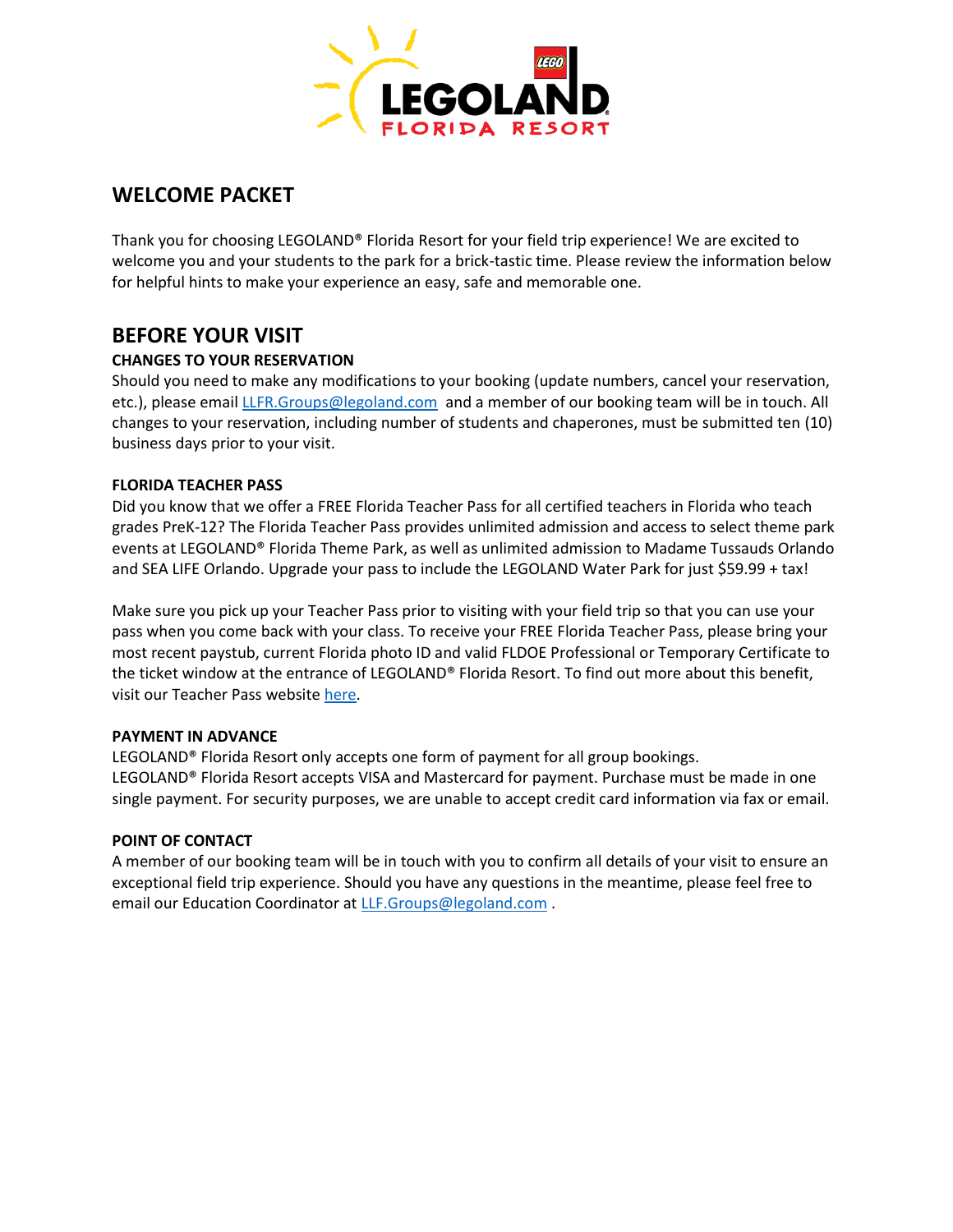

### **SAFETY GUIDELINES**

To ensure that you and your students can have confidence in the safety of being able to play at our Resort, we have introduced a range of new health & safety measures**.** For the most up-to-date information on the park's reopening date and other operational updates**,** [click here.](https://www.legoland.com/florida/security-privacy/operations-update/)

# **DAY OF YOUR VISIT**

## **DIRECTIONS**

LEGOLAND® Florida Resort is just 45 minutes from Orlando and Tampa. Our address is: One LEGOLAND Way, Winter Haven, FL 33884.

## ➢ **From Orlando:**

Take I-4 WEST to exit 55 (US Hwy 27 South)

Turn right off U.S. Highway 27 at State Road 540/Cypress Gardens Boulevard. Park is four miles on the left.

## ➢ **From Tampa:**

Take I-4 EAST to Exit 27 (Polk County Parkway)

Then take Exit 14 to Winter Haven (2nd Toll Booth) by turning east on S.R. 540 and follow eight miles to Hwy 17 North.

Turn left to take Hwy 17 North two miles over the bridge to Cypress Gardens Boulevard and turn right. LEGOLAND Way will be on your right.

**Please Note:** If using a GPS system, keep in mind that LEGOLAND® Florida Resort may not yet be included as a destination. A secondary address for GPS systems is 6000 Cypress Gardens Boulevard, Winter Haven, FL 33884.

## **LUNCH OPTIONS**

Groups are welcome to bring their lunches in coolers to the Resort and eat in the designated seating areas. Lunches from outside vendors (i.e. Pizza Hut, McDonalds, Subway, etc.) will not be allowed into the park and may not be delivered to the park. LEGOLAND® Florida Resort is not responsible for lost, stolen or damaged items placed in our storage area.

## **EMERGENCY CONTACT INFORMATION**

Please ensure that an adult chaperone (either a teacher or a parent) has emergency contact information for every student who visits LEGOLAND® Florida Resort in the unlikely event of an emergency. Should you need a template to obtain this information from your students, please visit our School Group Programs website to download the Field Trip Emergency Contact Form.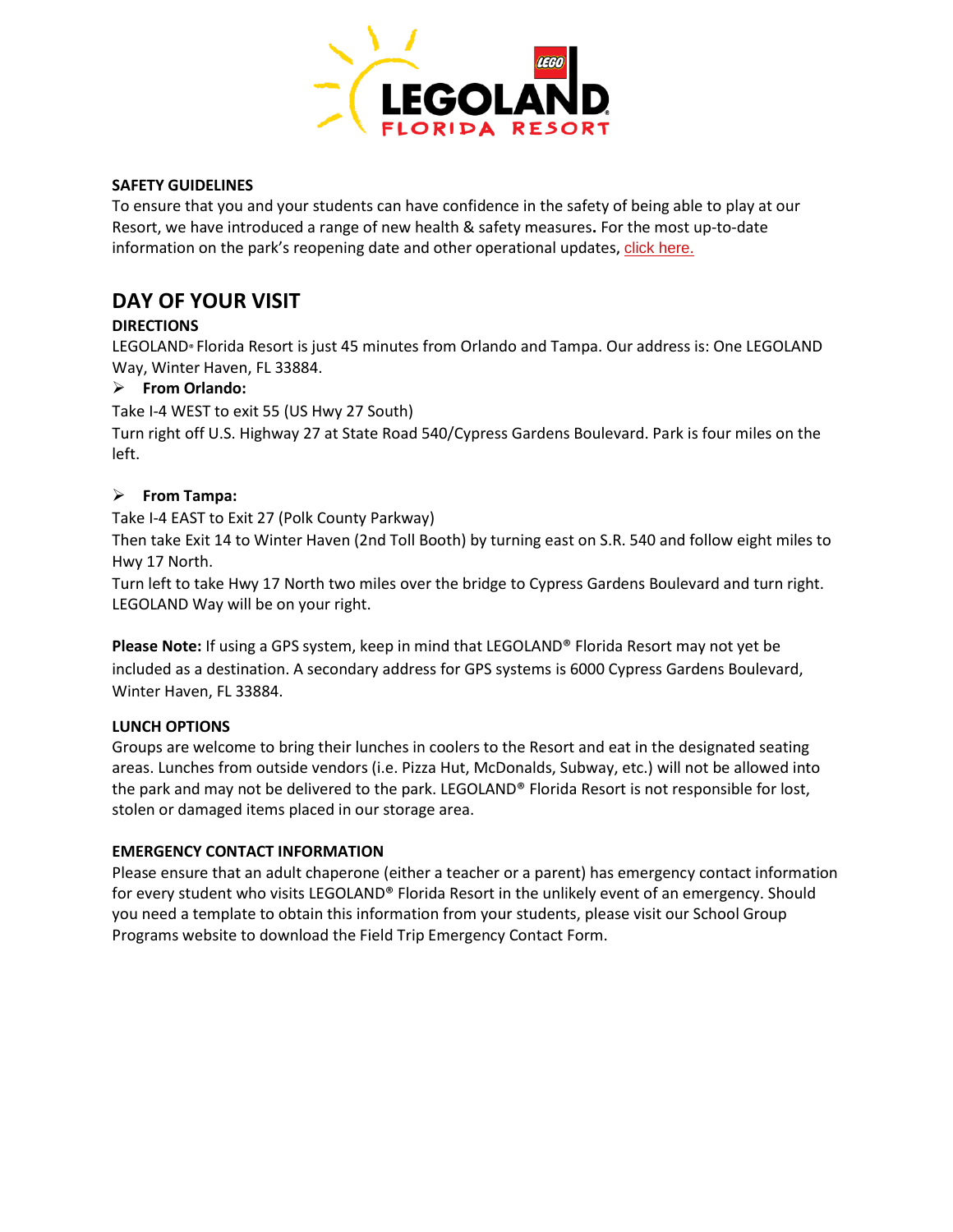

# **AFTER YOUR VISIT**

## **REFUNDS**

Tickets expire on the date and time they are purchased for. Please note that the there are NO REFUNDS on unused tickets after your visit date has passed.

# **HELPFUL PARK INFORMATION**

The following information should help answer any questions you may have about the park. If you have still had questions on something that is not covered below, please click here to find additional information.

## **CREDIT CARDS**

LEGOLAND Florida has gone cashless and does not accept cash as a means of payment at the Resort. For credit card purchases, valid photo ID with signature is required. LEGOLAND Florida accepts American Express, Discover Card, VISA and MasterCard for park admission, merchandise and restaurant purchases (specific locations only). LEGOLAND Florida does not accept personal checks. For all other questions or forms of payment, please visit Guest Services upon admission to the theme park.

## **FIRST AID STATION**

Qualified first aid personnel are located in the First Aid building next to Fun Town Factory Tour. Automatic External Defibrillator's (AED) are available. For immediate assistance, please notify any Model Citizen.

### **GUEST SERVICES**

Guest Services is located at the Admissions building by the turnstiles. Our Model Citizens can assist you with guides for guests with disabilities, show information, lost and found, lost parent's center and general park information. You can also find the answers to many of the Frequently Asked Questions online.

### **INCLEMENT WEATHER**

The LEGOLAND® Florida Resort is open rain or shine, and while we can guarantee a memorable experience, we unfortunately can't control the weather (yet!). Due to Central Florida's climate, afternoon showers and thunderstorms are possible, especially in the summer. Whether it is a sprinkle or a shower, the following attractions are available for your group to enjoy:

- 
- 
- Fun Town 4D Theater Merlin's Challenge
- Imagination Zone **•** Tot Spots
- LEGO® Ninjago® The Ride
- LEGO® DOTS
- DUPLO School House  **LEGO®** Masters of Flight
- DUPLO Splash LOST Kingdom Adventure
	-
	-
	- Rebuild the World

Lightning within 15 miles – All rides operational other than Boating School and Waterpark attractions. Lightning within 5 miles or closer. Please note, our Rainy-Day Guarantee does not apply to annual passholders or youth and education groups.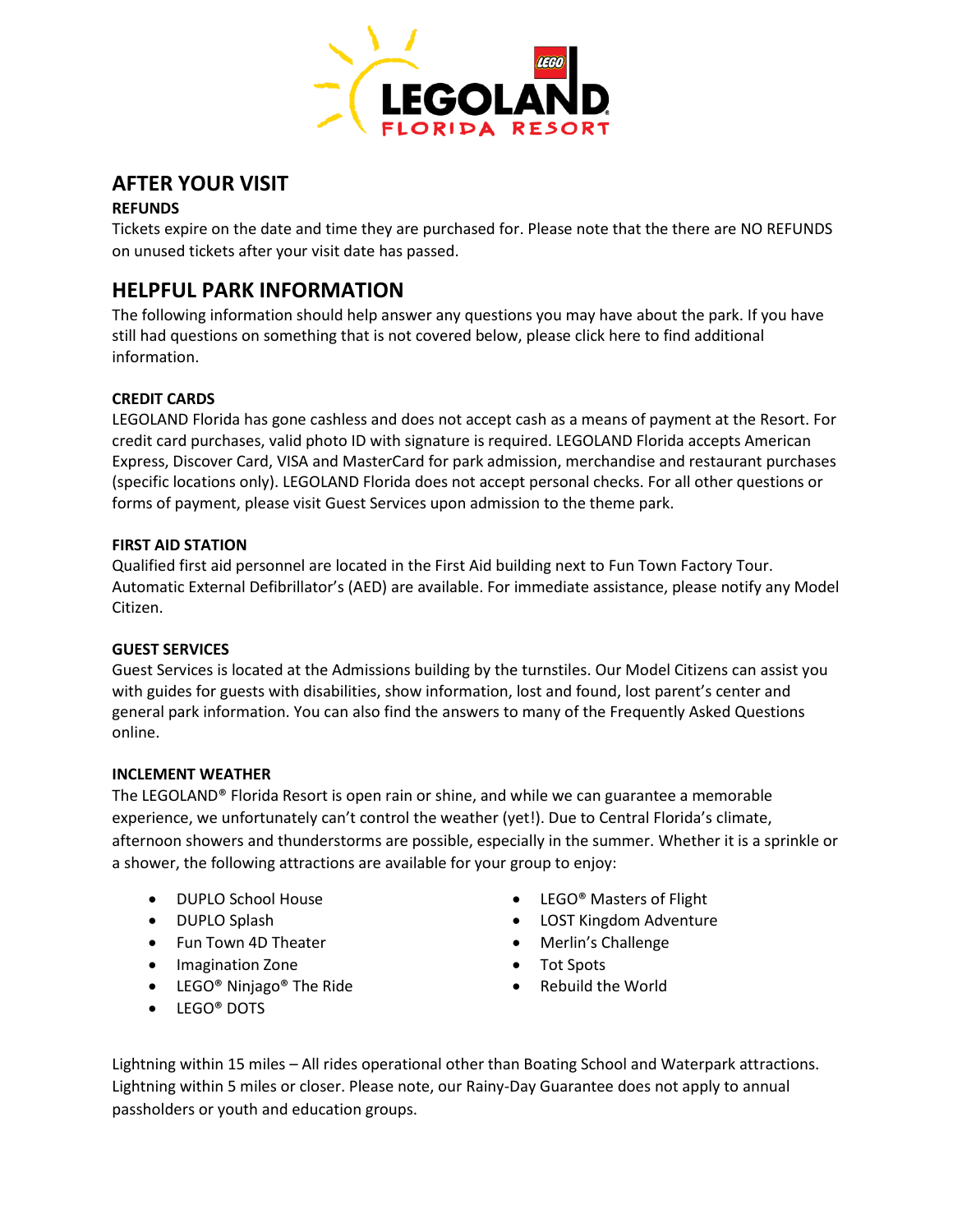

#### **LOCKERS**

Lockers are available for rent in The Beginning (inside the entrance of LEGOLAND Florida Theme Park) and also inside LEGOLAND Water Park. LEGOLAND Florida is not responsible for personal items and/or lost or stolen items. Locker pricing ranges from \$10-\$16 (tax-inclusive) depending on the size selected.

### **PERSONAL TRANSPORTATION**

Guests are welcome to bring their own stroller, ECV or wheelchair to LEGOLAND Florida, however, no other wheeled personal transportation devices (for example: bicycles, skateboards or segways) are permitted.

Strollers, wheelchairs and ECVs are available for rent just inside the LEGOLAND Theme Park front gate on a first-come, first-served basis. Stroller pricing is \$17 for single seat stroller and \$24 for double seat stroller. Wheelchairs are \$15 and ECVs with shade are \$57 for the day.

## **RIDE HEIGHT REQUIREMENTS**

Being able to fit within the restraints comfortably and safely is a requirement set by each of the ride manufacturers for the attractions at LEGOLAND Florida Resort and are a key factor for the safety of our guests. Therefore, if the safety belt or lap bar does not secure the rider to the seat properly, the guest will be asked to exit the ride prior to its launch. Required heights to enjoy the attractions across the Resort are available on the [Attractions pages on our](https://www.legoland.com/florida/things-to-do/theme-park/rides-attractions/) website and on the [official mobile app.](https://www.legoland.com/florida/plan-your-visit/planning-tools/mobile-app/)

### **SECURITY & COURTESY WHEN IN THE PARK**

The following rules are a condition of your use of and access to LEGOLAND Florida Resort as well as our services (website, mobile app and on-site digital services). In order to help maintain our family atmosphere, we ask that our guests and Model Citizens refrain from using offensive language or participating in disruptive, illegal, unsafe or offensive behavior at our Resort which includes skipping the lines, saving places in line for others, etc. For entrance to the Resort, offensive or rude clothing is not permitted, and guests may be asked to change in order to gain access. No weapons of any kind are allowed on park property. LEGOLAND Florida reserves the right to search/inspect any item and guests may be subject to bag checks upon entry.

Video surveillance cameras are in use at various locations around the Resort and entry to the on-site hotels, theme park and/or water park. Segways, roller blades, wheeled shoes and skateboards are prohibited. For the comfort of those around you, we request there be no flash photography, smoking, eating or drinking in any attraction. Park Rangers patrol all areas of the park and are more than happy to help or advise. LEGOLAND Florida is not responsible for any lost or stolen items.

### **SHOPPING**

Students, teachers and parents are encouraged to purchase awesome souvenirs to remember their field trip to LEGOLAND® Florida Resort! Get your favorite LEGO® toys, LEGOLAND® Florida Resort apparel and much more in the many diverse shops found throughout LEGOLAND® Florida Resort. Our attractions are completely CASH FREE therefore we do not accept any cash payment. Only credit/debit card purchases allowed.